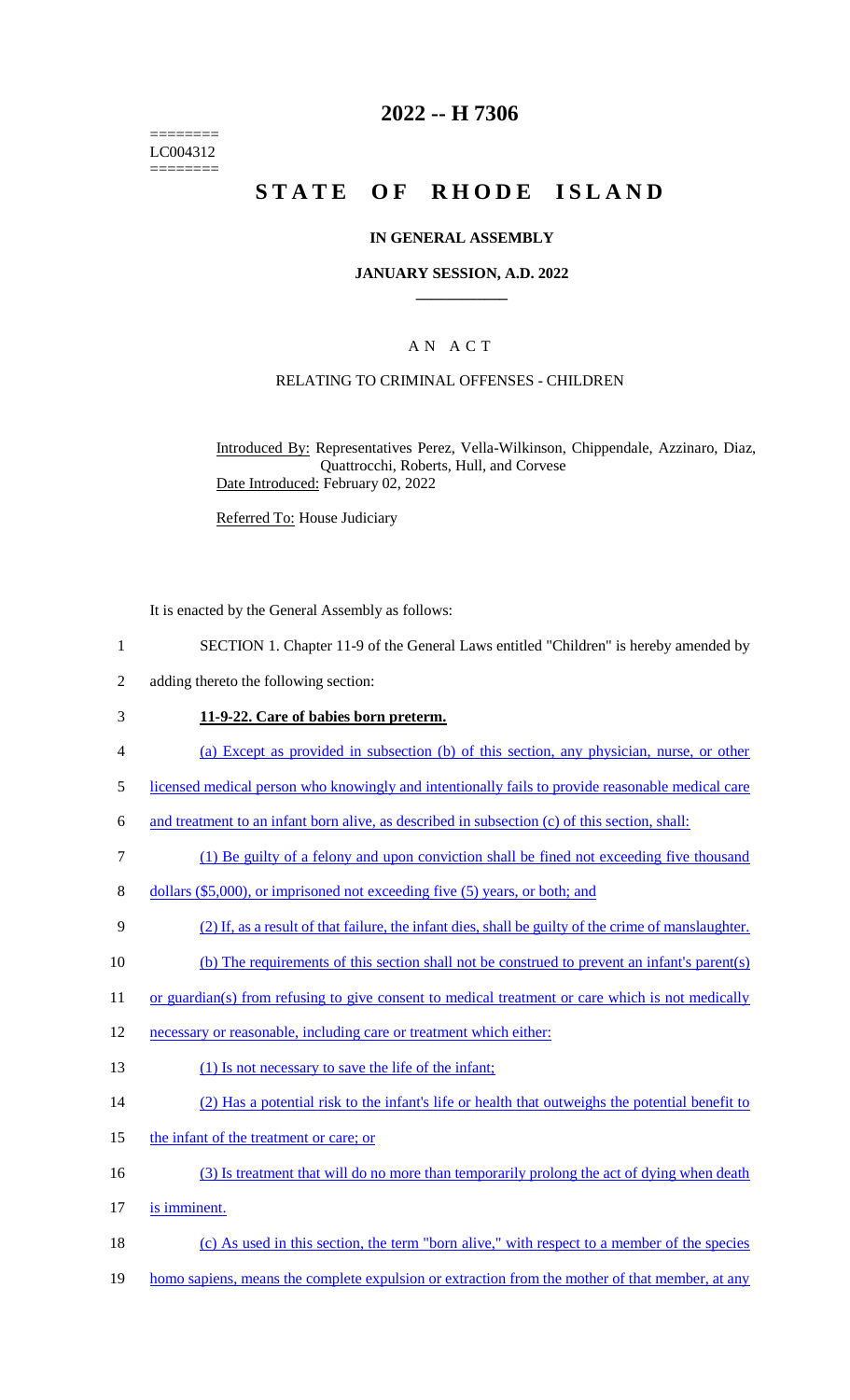- 1 stage of development, who after such expulsion or extraction breathes or has a beating heart,
- 2 pulsation of the umbilical cord, or definite movement of voluntary muscles, regardless of whether
- 3 the umbilical cord has been cut, and regardless of whether the expulsion or extraction occurs as a
- 4 result of natural or induced labor, cesarean section, or by any other means.
- 5 SECTION 2. This act shall take effect upon passage.

 $=$ LC004312 ========